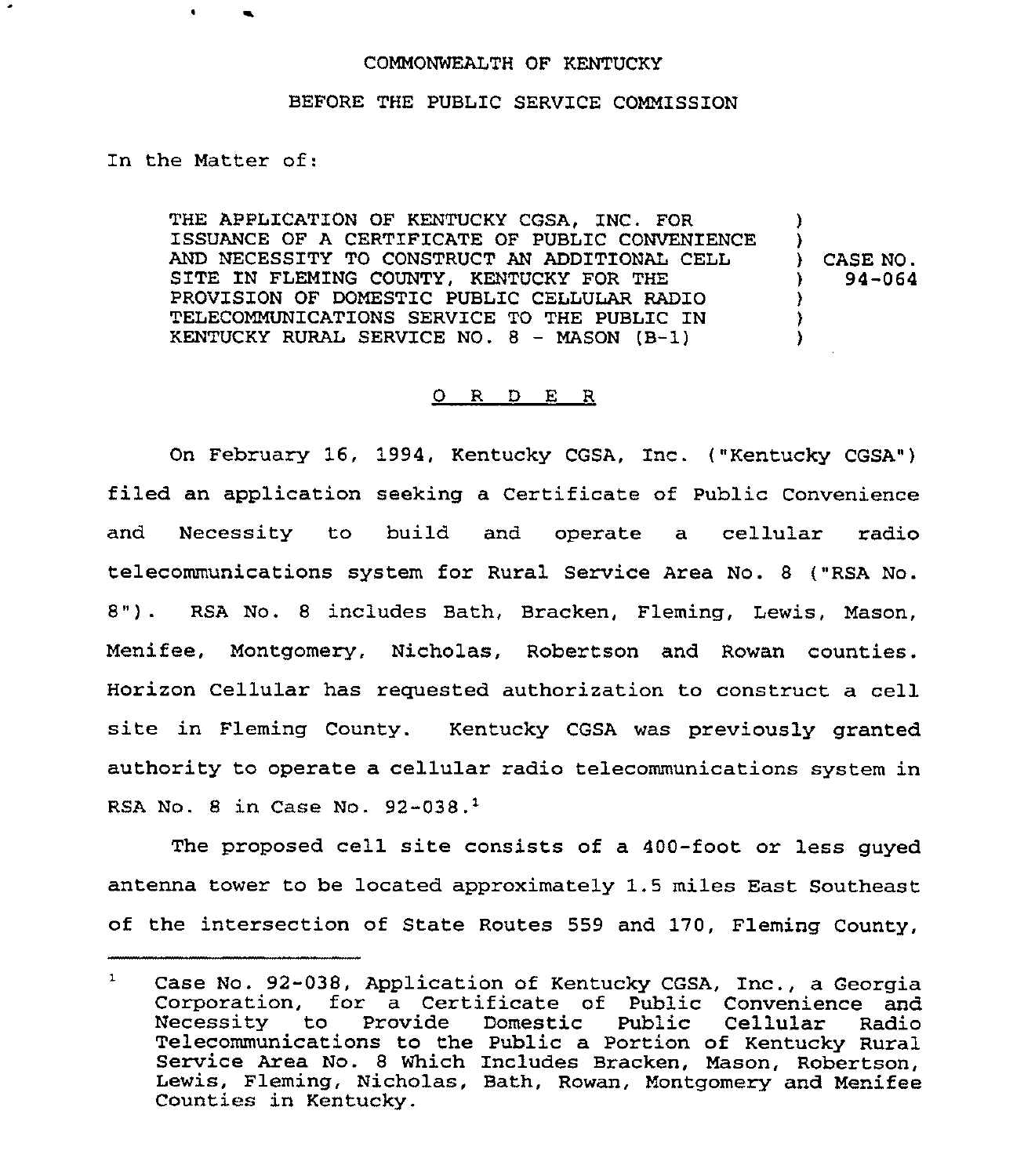Flemingsburg, Kentucky ("the Flemingsburg cell site"). The coordinates for the Flemingsburg cell site are North Latitude 38  $26'$  24" by West Longitude 83° 47' 03".

 $\bullet$ 

Kentucky CGSA has provided information regarding the structure of the tower, safety measures, and antenna design criteria for the Flemingsburg cell site. Based upon the application, the design of the tower and foundation appears to meet the criteria of the Building Officials and Code Administrators International, Inc. National Building Code with reference to earthquakes, winds, and tornadoes.

Pursuant to KRS 100.324(1], the Flemingsburg cell site's construction is exempt from local zoning ordinances. Kentucky CGSA has filed applications with the Federal Aviation Administration ("FAA"), and the Kentucky Airport Zoning Commission ("KAZC") seeking approval for the construction and operation of the Flemingsburg cell site. These applications are still pending.

The only property owner within 500 feet of the Flemingsburg cell site is the owner from whom Kentucky CGSA leases the property. Therefore, Kentucky CGSA is not required to file notices verifying that each property owner or resident within 500 feet of the cell site has been notified of the pending construction. To date, no intervention requests have been received.

Pursuant to KRS 278.280, the Commission is required to determine proper practices to be observed when it finds, upon complaint or on its own motion, that the facilities of any utility subject to its jurisdiction are unreasonable, unsafe, improper, or

 $-2-$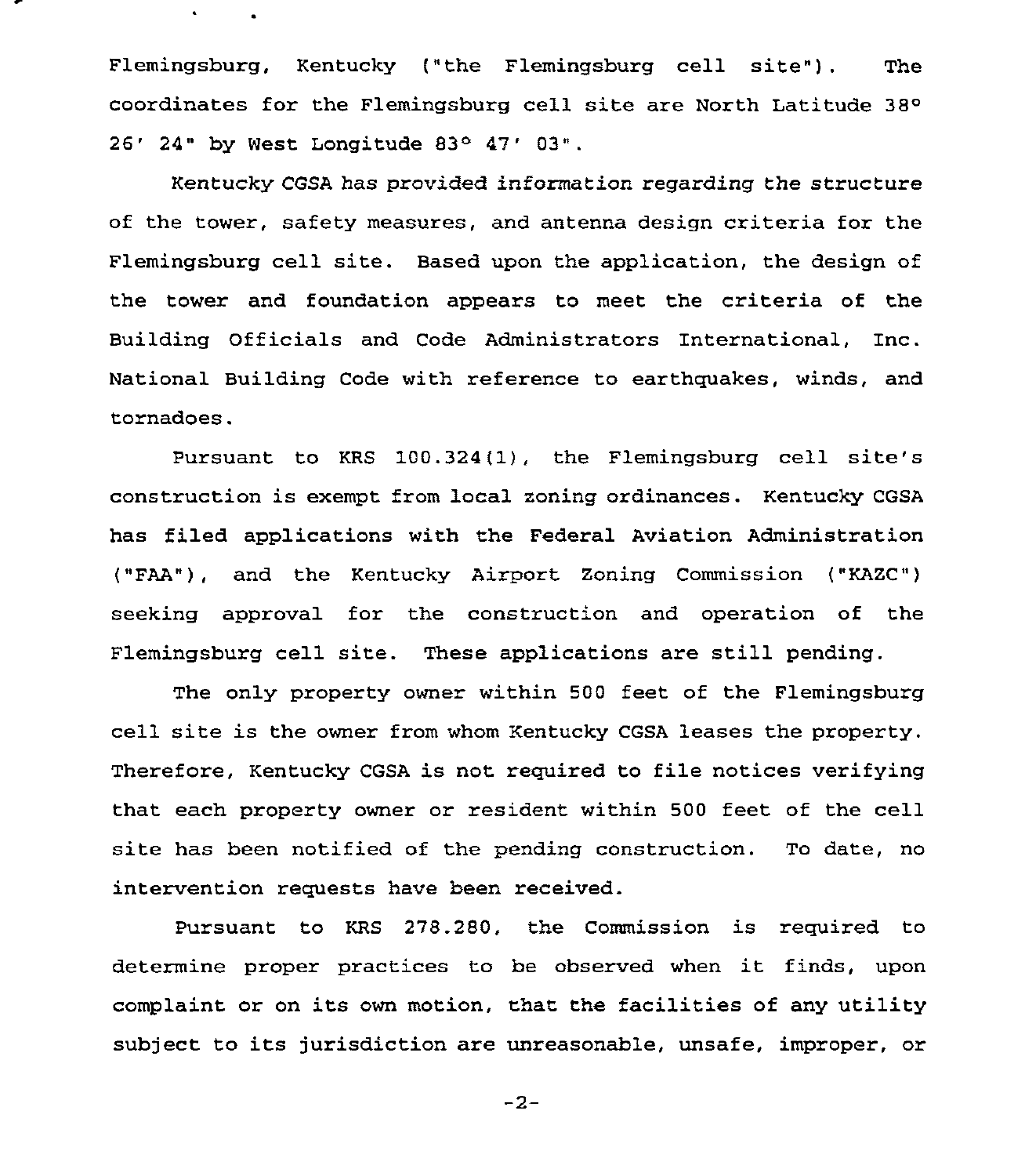insufficient. To assist the Commission in its efforts to comply with this mandate, Kentucky CGSA should notify the Commission if it does not use this antenna tower to provide cellular radio telecommunications services in the manner set out in its application and this Order. Upon receipt of such notice, the Commission may, on its own motion, institute proceedings to consider the proper practices, including removal of the unused antenna tower, which should be observed by Kentucky CGSA.

The Commission, having considered the evidence of record and being otherwise sufficiently advised, finds that Kentucky CGSA should be granted a Certificate of Public Convenience and Necessity to construct and operate the Flemingsburg cell site in RSA No. <sup>8</sup> under its previously approved tariff.

IT IS THEREFORE ORDERED that:

1. Kentucky CGSA be and it hereby is granted <sup>a</sup> Certificate of Public Convenience and Necessity to construct and operate the Flemingsburg cell site.

2. Kentucky CGSA shall file a copy of the final decisions regarding its pending FAA and KAZC applications for this cell site construction within 10 days of receiving these decisions.

3. Kentucky CGSA shall immediately notify the Commission in writing, if, after the antenna tower is built and utility service is commenced, the tower is not used for a period of <sup>3</sup> months in the manner authorized by this Order.

 $-3-$